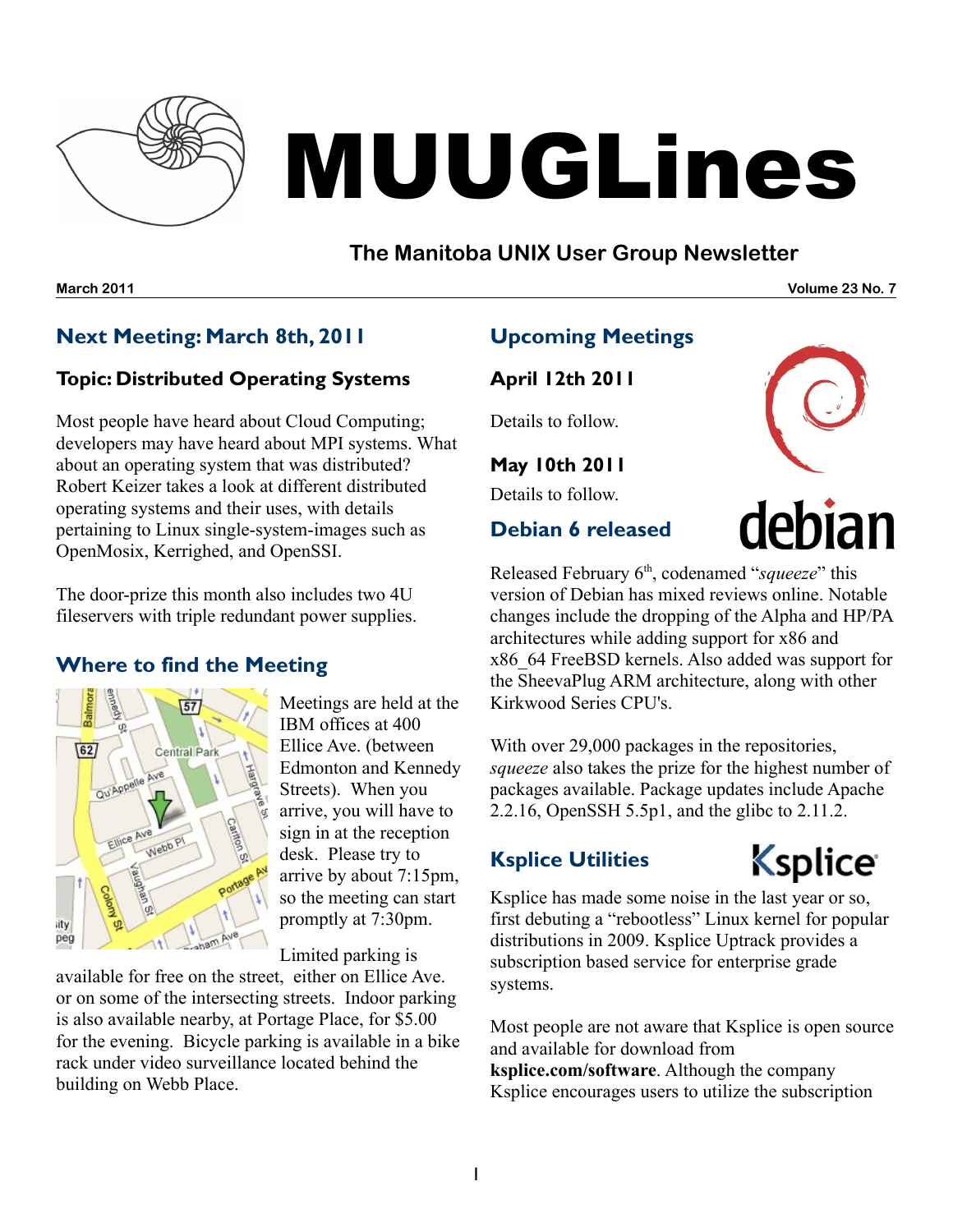service rather than the utilities, it is possible to implement custom patches to a running system.

### **Python 3.2 Released**

February 20<sup>th</sup> marked the 3.2 release of the python programming language.



efforts to improve and stabilize the Python 3.x line. Since the final release of Python 2.7, the 2.x line will only receive bugfixes, and new features are developed for 3.x only."

#### **<http://python.org/download/releases/3.2/>**

## **FreeBSD 8.2 Release**

"*The FreeBSD Release Engineering Team is pleased to announce the availability of FreeBSD 8.2- RELEASE. This is the third release from the 8-STABLE branch which improves on the functionality of FreeBSD 8.1 and introduces some new features.*"



### **MTS + Actiontec DSL**

Recent months have seen a growing number of MTS users being switched over from SpeedStream modems to Actiontec ones. These newer modems support DSL 2/2+, enabling speeds of up to 24Mbps, whereas the ageing SpeedStream models have a maximum speed of 8Mbps.

The new GT724WG and GT701D modems also include a built-in router with DHCP and NAT, which has been known to cause problems in some situations. There have been some complaints that MTS technicians have ignored existing network topology which results in network spiting. Although rare, it can cause odd problems. Beware.

Based on the Texas Instrument AR7, the GT724WG can run Linux. The device contains 16MB of RAM, and 4MB of flash, along with a wireless interface. Jtag and serial connectivity is possible. This model is functional, but the wireless is not supported. The GT701D has similar specifications, and can run Kamikaze 10.03.

#### **<http://mwne.ws/eYOYgf>**

### **NodeJS v0.4.1 Released**

Gaining popularity quickly, NodeJS is an event driven server side JavaScript engine.

"*Node's goal is to provide an easy way to build scalable network programs. [...] Node tells the operating system ( through epoll, kqueue, /dev/poll, or select) that it should be notified when a new connection is made, and then it goes to sleep. If someone new connects, then it executes the callback. Each connection is only a small heap allocation*."

NodeJS incorporates a flexible module system, which has allowed developers to write extensions which include GZIP, MySQL, LibPCAP, and many more.

NodeJS allows programmers to write ECMA-262 compliant Javascript, and have the power of server side scripting. NodeJS is a modification and extension of Google's V8 engine. The same one that powers Google Chrome.

#### **[http://nodejs.org](http://nodejs.org/)**



Fedora made news a couple of times in the last month. Mainly for announcing FC15 will move away from the traditional *ethX* device naming scheme in favour of "*Consistent Network Device Naming*". In this scheme on-board network interfaces are assigned *emX* , while PCI based network interfaces are *pci<slot>#<port>*.

A Fedora contributor with high level clearance to internal infrastructure was also hacked. The attacker did not make changes to Fedora packages or



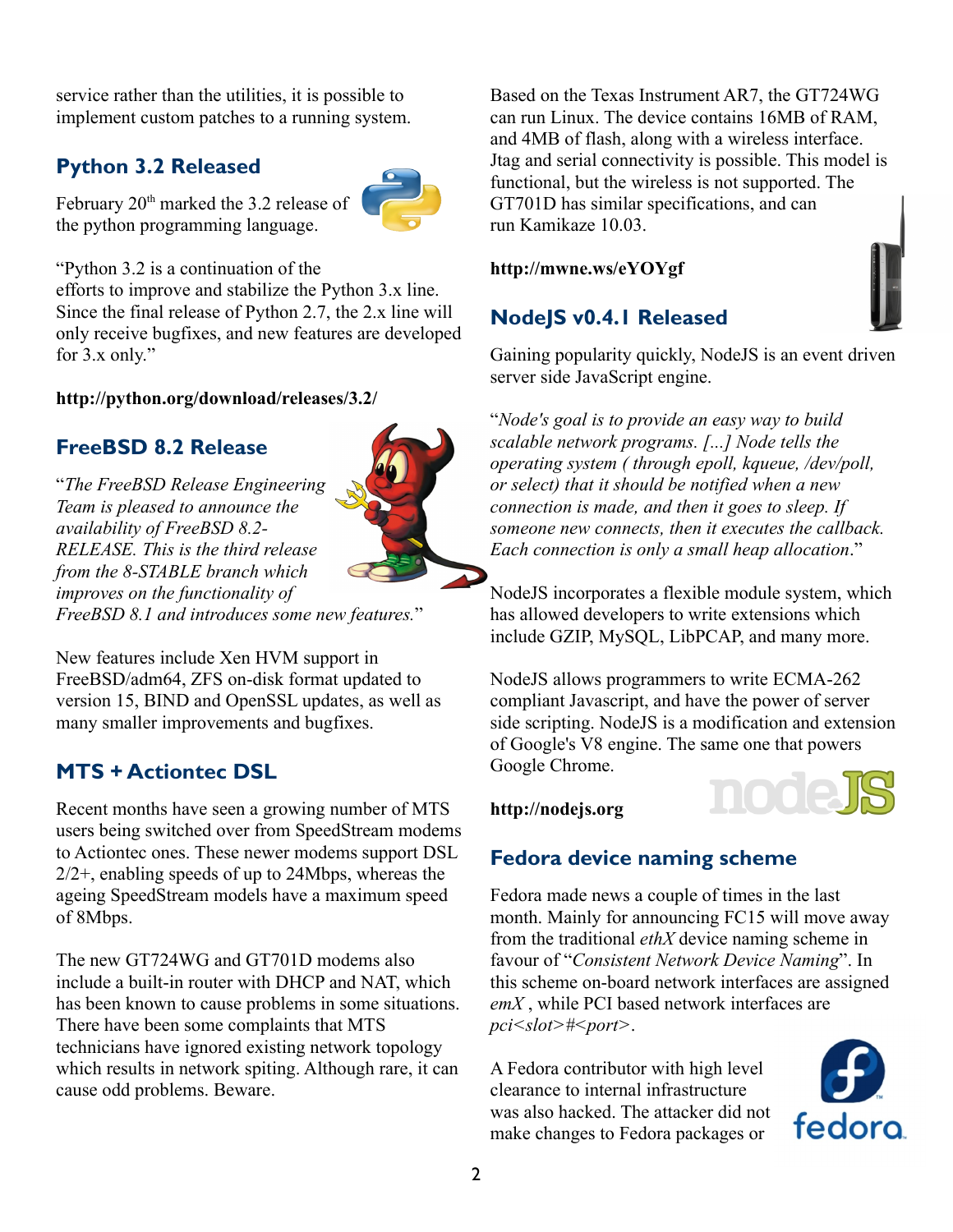certificates. A SSH key was found to have been changed.

# **Managing disk images**

#### **Overview**

In the last month there was some discussion regarding how to best manage disk images. Older solutions are sometimes preferred, such as *Norton Ghost* or just plain *dd*.



*Clonezilla + DRBL* provide a complete open source solution. *Clonezilla* allows for bare metal backups. By netbooting or using a live CD, *clonezilla* makes it trivially easy to backup a full hard drive, and clone it to other machines.

Powered by **DRBL** 

There are packages available for most popular Linuxbased distributions, although some require alternative repositories to be used.

*Clonezilla* and *DRBL* install into */opt/drbl/* by default. This is equivalent to a *./configure* –*prefix* line in the standard compilation process. Most of the configuration, in fact all that is needed to use Clonezilla can be done through scripts in *sbin/* .

# **Configuration**

Depending on what use you are putting *Clonezilla* to, the configuration will vary. For a network deploy of some kind the script "*/opt/drbl/sbin/drblpush -i*" needs to be run. This sets up the appropriate dhcpd.conf,  $tftp + pxe$  files, and specifies interfaces.

Even lacking networking, *clonezilla* can be very useful in backing up and restoring images and devices. This is especially true when used in concert with a livecd and an external USB hard drive.

### **Running**

Starting all services required for *DRBL* is done with the script "*/opt/drbl/sbin/drbl-all-service*". This script is similar to an init.d script, allowing for starting,

stoping, and restarting of all services related to the *DRBL* setup.

At this point in a network configuration you will need to netboot the other machines.

Starting *clonezilla* on it's own can be done by simply running "*/opt/drbl/sbin/clonezilla*". The menu system is intuitive and usable. Options for *image-device* setups include saving a hard disk as an image, and restoring an image onto a hard disk. While *devicedevice* is handy for simple duplication and backup purposes.

## **Conclusion**

*Clonezilla + DRBL* provide an easy way to image multiple machines at once over the network. Supporting multicast as well as unicast can keep things running at a decent speed.

Default features such as partition detection, and the fact that only used blocks are transferred helps transfer overhead.

**<http://clonezilla.org/>**

# **SkullSpace Overview**

For the hardware inclined, a brief introduction may be beneficial.

Clonezilla

"*SkullSpace is a whisper of a hackerspace in Winnipeg. SkullSpace is a place for hackers, builders, programmers, artists and anybody interested in how stuff works to gather in a common place and help focus their knowledge and creativity."*

As a segway into the next headline SkullSpace has a dedicated room at Winnipeg Code Camp.

#### **<http://skullspace.ca/>**